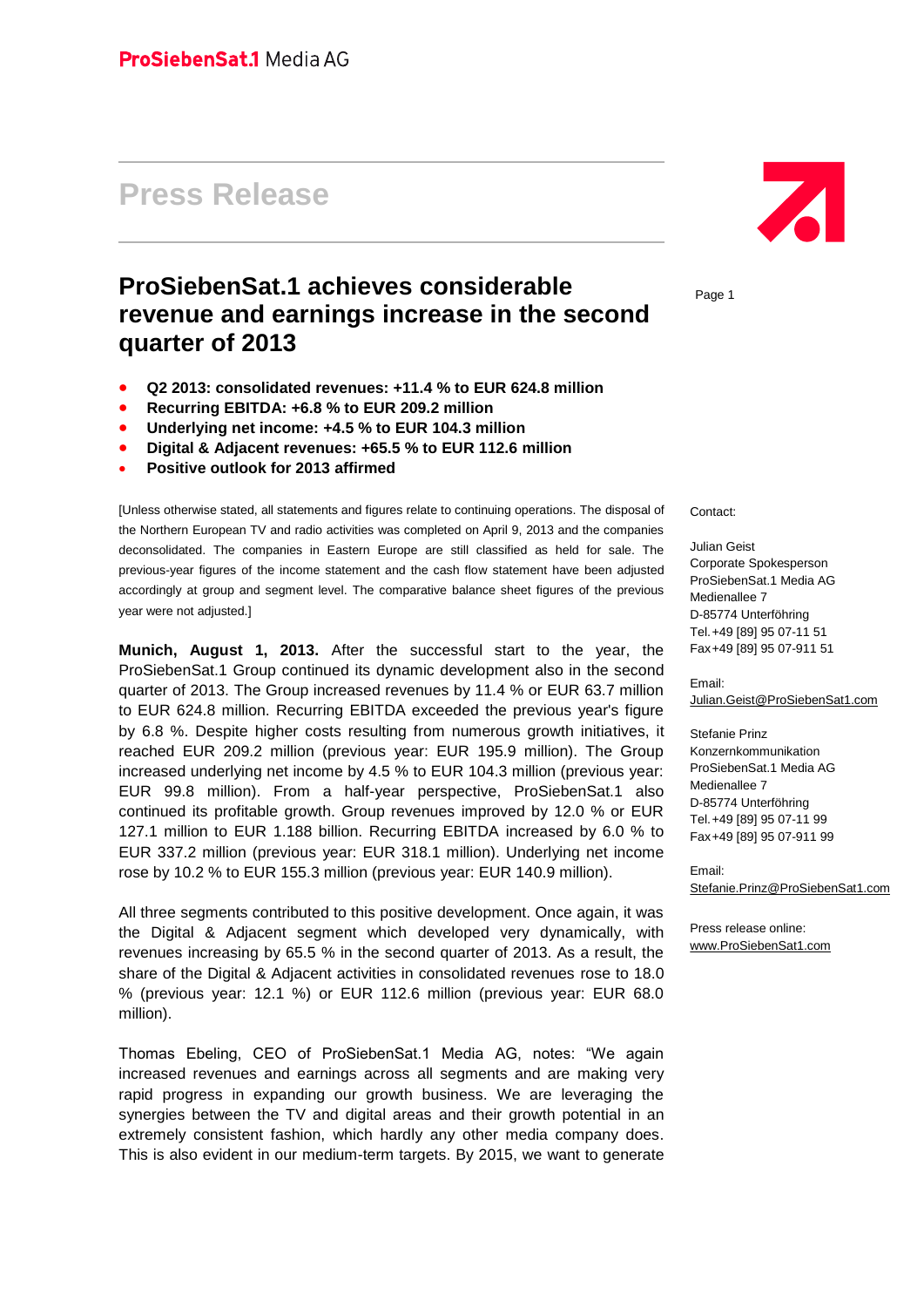

an additional growth potential of at least EUR 600 million. We already achieved  $P_{\text{a}ae 2 von 7}$ 72 % of this by the end of the second quarter of 2013. With our strategy we have laid the foundation for sustained growth in the ProSiebenSat.1 Group."

#### **ProSiebenSat.1 stations growing in all German-speaking markets**

In the Broadcasting German-speaking segment, which includes the free TV stations as well as the basic pay TV and HD distribution business, external revenues rose in the second quarter of 2013 by 2.4 % to EUR 486.7 million (previous year: EUR 475.1 million). In the first half of 2013, external revenues increased by 3.5 % to EUR 927.8 million (previous year: EUR 896.3 million). The ProSiebenSat.1 Group expanded its net TV advertising revenues in all its German-speaking markets in the second quarter of 2013. In its core market of Germany, the Group further expanded its leading position with a 43.6 % share of gross advertising, once again growing more strongly than the market. In Germany, ProSiebenSat.1 also benefited from the positive trend of the sixx and SAT.1 Gold stations, focusing on the core target group of female viewers. In the first half of the year, the two stations gained 38 new advertising clients. At the same time, the relevance of TV as an advertising medium rose further. In the second quarter of 2013, in the media mix on a gross basis, television gained 1.3 percentage points to 43.8 %. Online rose by 0.3 percentage points to 11.4 %.

In the audience market of viewers between 14 and 49, the ProSiebenSat.1 Group was again the market leader on a quarterly and half-year basis, ahead of the RTL Group. SAT.1, ProSieben, kabel eins, sixx and SAT.1 Gold closed the second quarter of 2013 with 27.8 % (previous year: 27.6 %). In the first half of 2013, the station family achieved a market share of 27.3 % (previous year: 28.1 %). Since the beginning of the year, the German station group has grown continuously. In June 2013, the market share was 28.2 %, 2.2 percentage points above the January figure. In order to improve the market share performance of SAT.1, the ProSiebenSat.1 Group launched a comprehensive programming offensive, with 25 new programs currently being developed for SAT.1. In the first half of 2013, with "The Voice Kids" (up to 22.3 %), SAT.1 established another hit format in the German TV market after "The Voice of Germany". The "Got to Dance" dancing show captured market share of up to 15.7 % for SAT.1. In the audience market, the Group also benefited from expanding its station portfolio. In the first half of 2013, sixx increased its market share to 1.1 % (previous year: 0.9 %), while SAT.1 Gold, which was only launched in January, has already achieved 0.3 %.

Furthermore, the dynamic increase of HD and basic pay TV distribution revenues also contributed to the growth of the Broadcasting German-speaking segment in the second quarter of 2013. In particular, the number of ProSiebenSat.1 HD customers increased considerably in the second quarter of 2013, moving up to 3.7 million HD customers (previous year: 1.8 million). The Group assumes this positive trend to continue and, in comparison to 2010, expects more than EUR 50 million in additional revenues from the HD distribution business by 2015.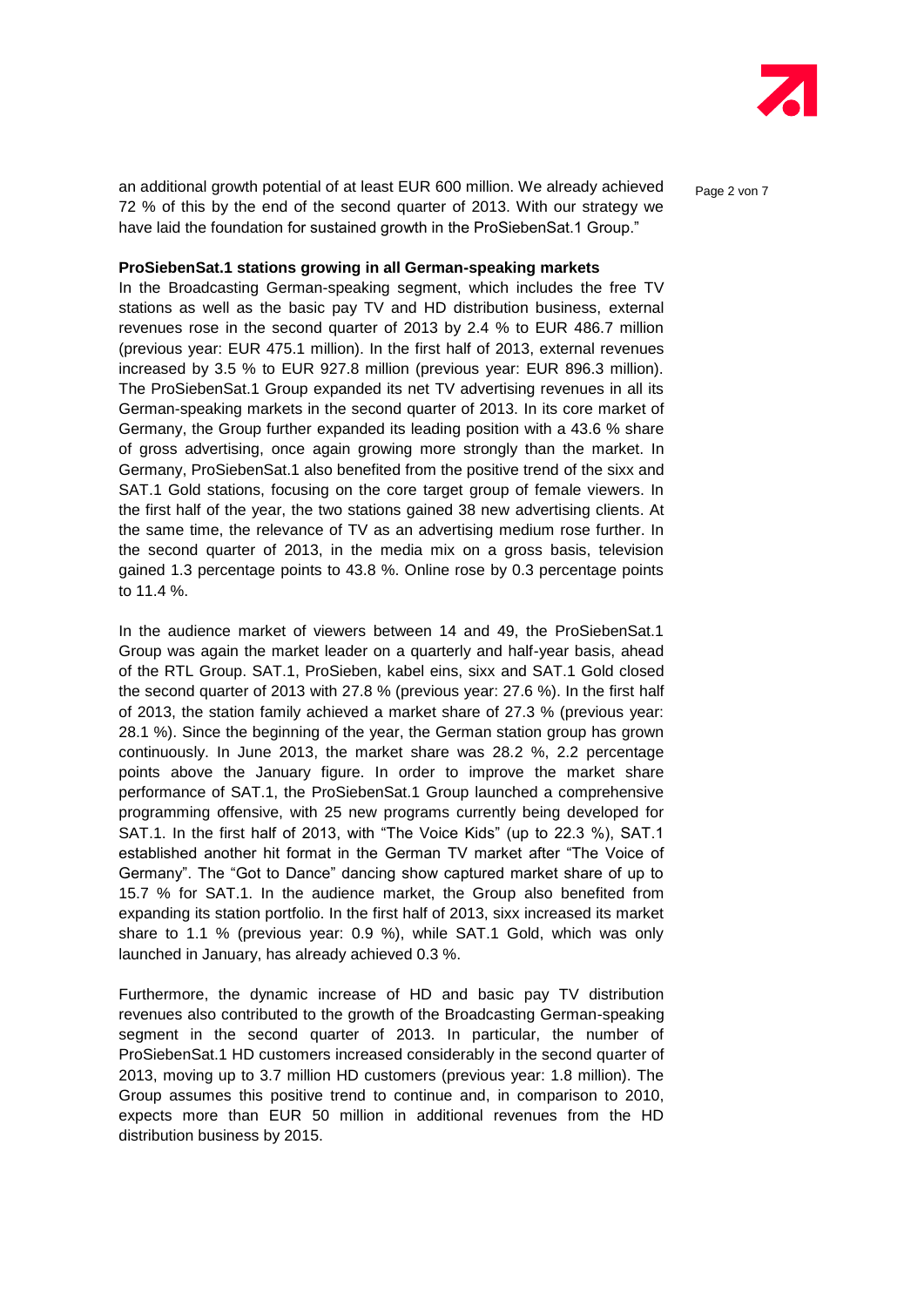

Despite higher costs in connection with the expansion of the station portfolio,  $P_{\text{a}ae 3 von 7}$ recurring EBITDA moved up by 2.2 % to EUR 182.4 million in the second quarter of 2013. On a half-year basis, recurring EBITDA in the Broadcasting German-speaking segment increased by 2.0 % to EUR 293.4 million.

#### **Revenue increase of 65.5 % in the Digital & Adjacent segment**

With a dynamic increase of 65.5 % to EUR 112.6 million in external revenues (previous year: EUR 68.0 million), the ProSiebenSat.1 Group closed the second quarter of 2013 with a significant revenue growth in the Digital & Adjacent segment. On a half-year basis, external revenue growth exceeded the previous year's figure by 54.8 % and reached EUR 209.2 million (previous year: EUR 135.2 million). Once again, all four key business units of the segment contributed to this. The Ventures & Commerce and Music & Live units developed particularly positive.

The Ventures & Commerce business again made the greatest contribution within the segment. In the second quarter, the Group further expanded its portfolio with the event present portal mydays and the price comparison platform billiger-mietwagen.de. The ProSiebenSat.1 Group is driving its Ventures business with strategic acquisitions as well as with its media-forrevenue-share and media-for-equity program. Here the Group provides advertising time to selected start-up companies in return for a share in revenues and/or equity. In this way, ProSiebenSat.1 has already built up a Ventures portfolio with over 60 investments and partnerships.

In the Online Video unit, the ProSiebenSat.1 Group is Germany's leading marketer of video content with a market share of 47 %. With maxdome, the Group operates Germany's largest online video platform and has successfully launched with MyVideo Germany's first web TV station. In the second quarter of 2013, ProSiebenSat.1 also launched AMPYA, the music streaming service. The portal offers over 20 million songs, personalized music recommendations and its own editorial team for news. In addition, AMPYA is the only streaming service which has over 50,000 music videos available on demand. Furthermore, the Group further expanded its Music & Live business in the second quarter. With Starwatch Music, ProSiebenSat.1 operates Germany's largest independent music label with musicians under contract such as Die Fantastischen Vier or Heino. With Passenger, the company is currently marketing one of the world's most successful newcomers. Passenger's album has already been bought over 100,000 times in Germany, while the single "Let her Go" has already gone platinum. In May 2013, Starwatch Music also founded the Starmatch business unit. Since then it has also been offering integrated communication campaigns with stars from the music industry.

Despite costs due to expansion, the dynamic revenue trend in the Digital & Adjacent segment resulted in considerably higher earnings. Recurring EBITDA climbed by 31.8 % to EUR 24.4 million in the second quarter of 2013. In the first six months of 2013, recurring EBITDA exceeded the previous-year figure by 23.4 % and rose to EUR 44.3 million (previous year: EUR 35.9 million).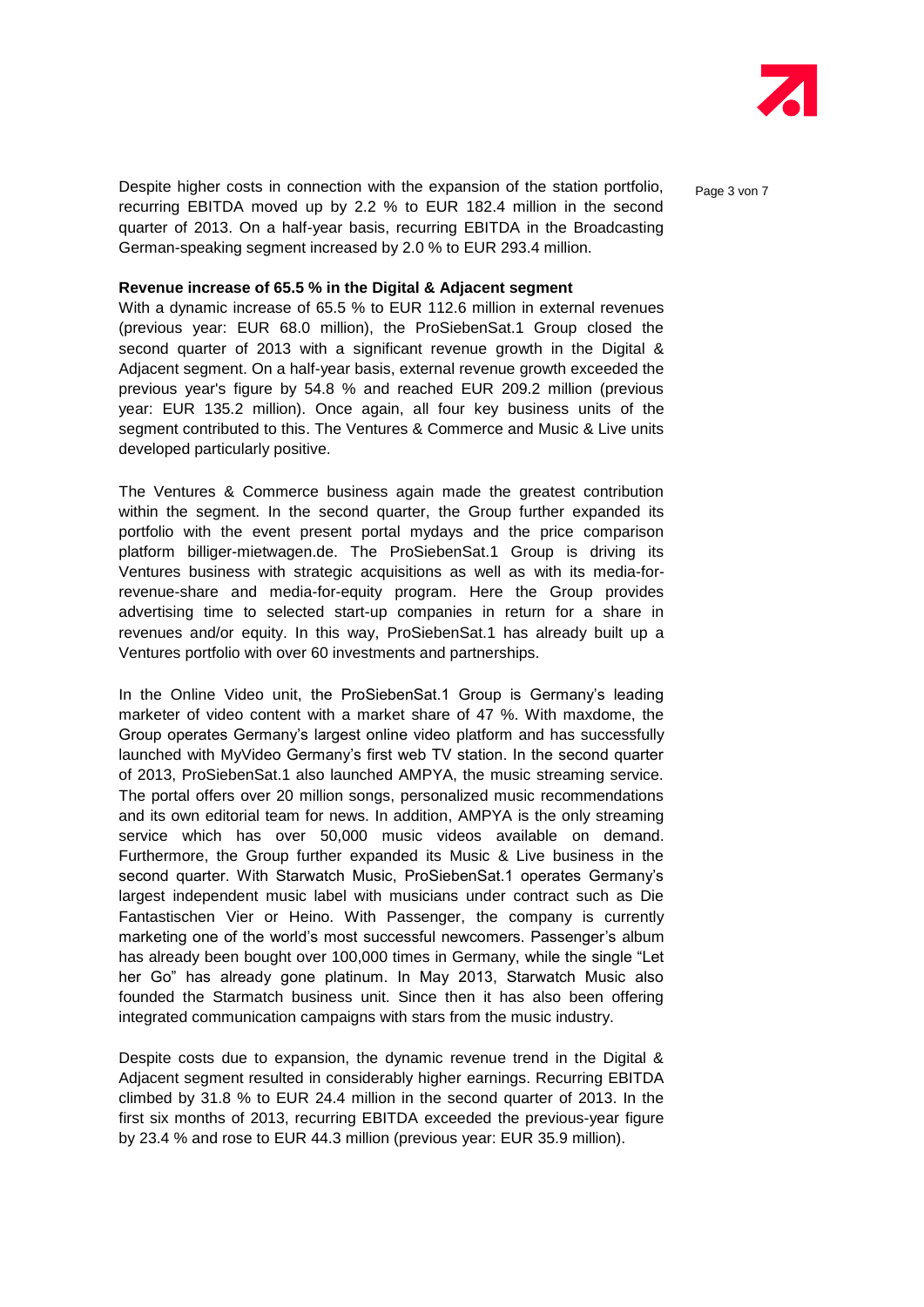

#### **Red Arrow worldwide on air with successful TV programs** Page 4 von 7

In the second quarter of 2013, the Red Arrow Entertainment Group increased external revenues by 42.2 % to EUR 25.4 million (previous year: EUR 17.9 million). On a half-year basis, external revenues grew by 74.7 % to EUR 50.5 million (previous year: EUR 28.9 million).

The American production company Left/Right, in which Red Arrow acquired a majority interest last year and which was fully consolidated for the first time in the third quarter of 2012, again made an important contribution to revenue growth. Three years after being launched, the Red Arrow Entertainment Group has become already one of the global Top 10 independent production companies. In France, an adaption of the SAT.1 series "Der letzte Bulle" started in June 2013, with market shares of up to 28.0 %. In Great Britain, the TV show "Off Their Rockers" reached almost six million viewers on ITV1, the largest private station.

Due to higher revenues with costs increasing at a lower rate at the same time, the Red Arrow Entertainment Group also considerably improved its result. In the second quarter of 2013, recurring EBIDTA increased to EUR 3.0 million (previous year: EUR 1.1 million). For the first half-year, recurring EBITDA rose by EUR 2.3 million to EUR 1.8 million.

#### **ProSiebenSat.1 further expands growth areas**

By expanding strategically relevant group areas, the ProSiebenSat.1 Group is creating long-term growth perspectives. The objective is to gain additional sources of revenues not only in the core TV business, but also in the two other segments. In the second quarter of 2013, the ProSiebenSat.1 Group continued to invest in its station portfolio, acquiring new investments in the Digital & Adjacent segment. As a result, operating costs rose by 14.4 % to EUR 421.1 million (previous year: EUR 368.2 million). In the first six months of 2013, the ProSiebenSat.1 Group invested approximately EUR 60 million for cash acquisitions in the Digital & Adjacent segment. Most of this related to the acquisition of billiger-mietwagen.de.

#### **ProSiebenSat.1 with solid capital structure**

In the second quarter of 2013, the ProSiebenSat.1 Group prepaid loans and borrowings totaling EUR 500 million and simultaneously extended the remaining part of its term loans expiring in July 2015 and July 2016 respectively to 2018. As a result, the Group further optimized its capital structure. After the repayment, the nominal volume of the remaining loans is EUR 1.860 billion. Part of the proceeds from the disposal of the Northern European TV and radio activities was used for the repayment.

Group net financial debt (on the basis of continuing operations) declined considerably compared to June 30, 2012 from EUR 2.034 billion to EUR 553.8 million. This is slargely due to the disposal proceeds from the Northern European activities which is included in cash and cash equivalents on June 30, 2013. As of June 30, 2013, on the basis of continuing operations the ratio of net financial debt to recurring EBITDA of the last twelve months was 0.7 (June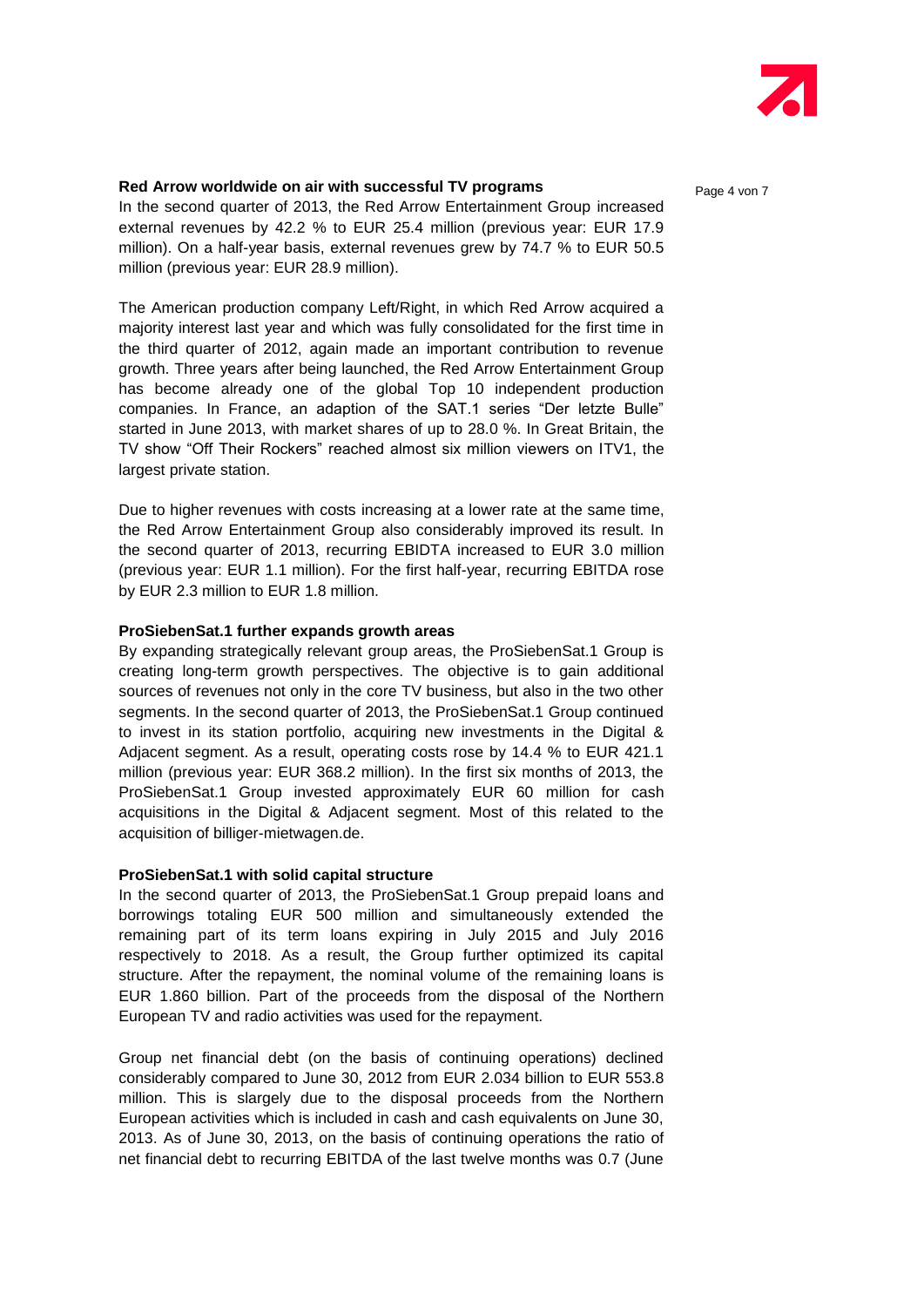

30, 2012: 2.3). Had dividend payment been made before the June 30, 2013  $P_{\text{age 5 von 7}}$ reporting date, the leverage factor would have been 2.3 on the due date. For the whole of 2013, the Group expects a ratio of net financial debt to recurring EBITDA within the defined target range of 1.5 to 2.5.

Mainly due to earnings, equity improved and increased by 23.9 % to 1.682 billion on June 30, 2013 (June 30, 2012: EUR 1.358 billion). The corresponding equity ratio was 37.2 % after 27.4 % on June 30, 2012. The dividend for the 2012 financial year totaling approximately EUR 1.2 billion was paid on July 24, 2013, i.e. after the reporting date. At year-end 2013, it is anticipated that the equity ratio will be approximately 20 %.

#### **ProSiebenSat.1 affirms positive full-year outlook**

Against the backdrop of the positive business trend, the ProSiebenSat.1 Group affirms its outlook for 2013 and updates its revenue projection. The Group now expects revenues to increase by a mid to high-single-digit percentage for the year as a whole. In the second half of 2013, ProSiebenSat.1 will also further extend its core business as well as its new business areas, investing in further growth. The earnings contributions from the portfolio additions are to be largely reinvested. In the context of further increasing revenues, the Group also expects further increasing operating costs in the second half of 2013. For recurring EBITDA and underlying net income, in the full year the Group continues to expect to extend the prior year earnings. As such, the ProSiebenSat.1 Group started well into the third quarter of 2013, continuing its course of growth.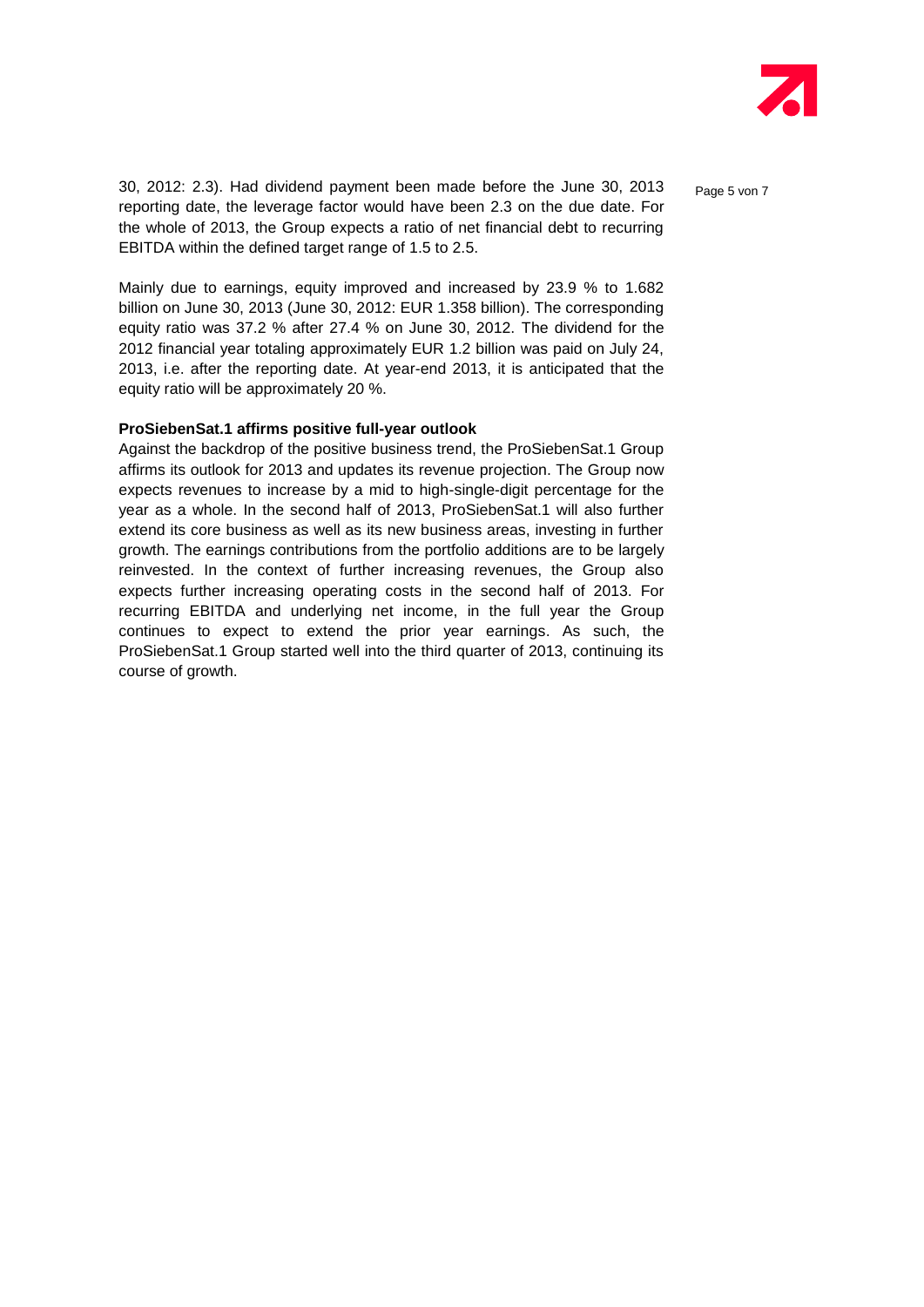

### **ProSiebenSat.1 Group key figures on the basis of continuing operations** a som p<sub>age 6</sub> von 7

| In EUR m                                                                | Q2 2013 | Q2 2012 | H1 2013 | H1 2012 |
|-------------------------------------------------------------------------|---------|---------|---------|---------|
|                                                                         |         |         |         |         |
| Revenues                                                                | 624.8   | 561.0   | 1,187.6 | 1,060.4 |
| <b>Total costs</b>                                                      | 455.5   | 421.3   | 917.0   | 820.5   |
| Operating costs <sup>(1)</sup>                                          | 421.1   | 368.2   | 859.4   | 747.1   |
| Recurring EBITDA <sup>(2)</sup>                                         | 209.2   | 195.9   | 337.2   | 318.1   |
| Recurring EBITDA margin (in<br>percent)                                 | 33.5    | 34.9    | 28.4    | 30.0    |
| <b>EBITDA</b>                                                           | 197.6   | 160.2   | 320.7   | 278.0   |
| Non-recurring effects                                                   | $-11.6$ | $-35.7$ | $-16.5$ | $-40.1$ |
| <b>EBIT</b>                                                             | 176.3   | 142.9   | 281.0   | 244.7   |
| <b>Financial result</b>                                                 | $-41.4$ | $-40.4$ | $-74.4$ | $-77.6$ |
| Net result (consolidated net profit<br>after non-controlling interests) | 90.7    | 71.7    | 140.7   | 112.2   |
| Underlying net income <sup>(3)</sup>                                    | 104.3   | 99.8    | 155.3   | 140.9   |
| Basic earnings per share of<br>preferred stock (underlying)             | 0.49    | 0.47    | 0.73    | 0.67    |
| Free cash flow                                                          | 9.7     | 113.4   | $-12.7$ | 20.5    |
| Cash flow from operating<br>activities                                  | 293.5   | 311.8   | 570.2   | 517.2   |

| In EUR m                     | Jun. 30, 2013 | Dec. 31, 2012   | Jun. 30, 2012 |
|------------------------------|---------------|-----------------|---------------|
|                              |               |                 |               |
| Equity                       | 1,682.1       | 1,500.9         | 1,358.0       |
| Equity ratio (in percent)    | 37.2          | 27.7            | 27.4          |
| Cash and cash<br>equivalents | 1,287.2       | 702.3           | 304.1         |
| Net financial debt           | $553.8(^{5)}$ | $1,780.4^{(7)}$ | 2,034.4       |
| Leverage $(4)$               | $0.7^{(6)}$   | $2.0^{(7)}$     | 2.3           |